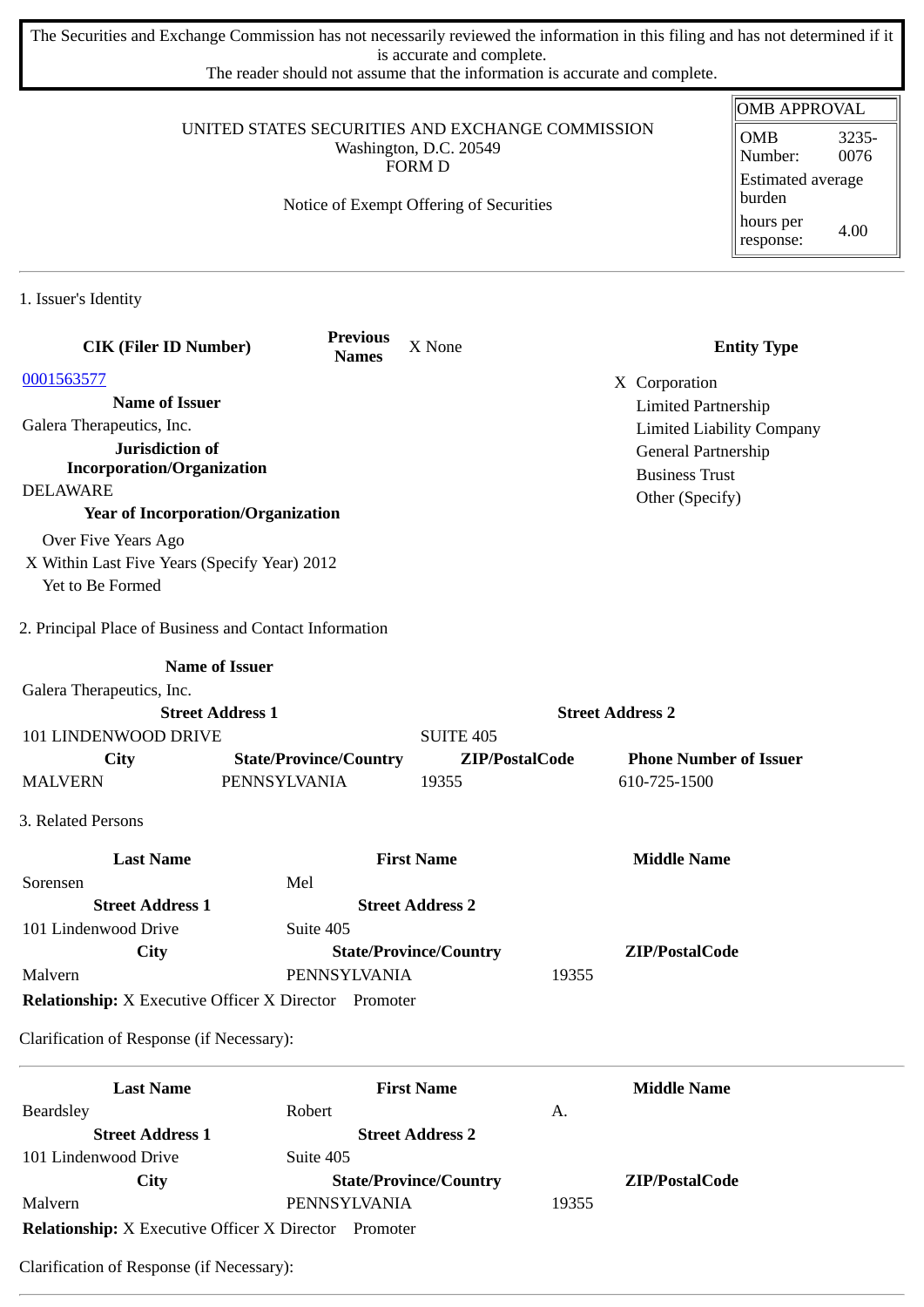| <b>Last Name</b>                                             | <b>First Name</b>                            |             | <b>Middle Name</b> |
|--------------------------------------------------------------|----------------------------------------------|-------------|--------------------|
| Sussman                                                      | Joel                                         |             |                    |
| <b>Street Address 1</b>                                      | <b>Street Address 2</b>                      |             |                    |
| 101 Lindenwood Drive                                         | Suite 405                                    |             |                    |
| City                                                         | <b>State/Province/Country</b>                |             | ZIP/PostalCode     |
| Malvern                                                      | PENNSYLVANIA                                 | 19355       |                    |
| <b>Relationship:</b> X Executive Officer  Director  Promoter |                                              |             |                    |
| Clarification of Response (if Necessary):                    |                                              |             |                    |
| <b>Last Name</b>                                             | <b>First Name</b>                            |             | <b>Middle Name</b> |
| <b>Barrett</b>                                               | James                                        |             |                    |
| <b>Street Address 1</b>                                      | <b>Street Address 2</b>                      |             |                    |
| 101 Lindenwood Drive                                         | Suite 405                                    |             |                    |
| <b>City</b>                                                  | <b>State/Province/Country</b>                |             | ZIP/PostalCode     |
| Malvern                                                      | PENNSYLVANIA                                 | 19355       |                    |
| <b>Relationship:</b> Executive Officer X Director Promoter   |                                              |             |                    |
| Clarification of Response (if Necessary):                    |                                              |             |                    |
| <b>Last Name</b>                                             | <b>First Name</b>                            |             | <b>Middle Name</b> |
| Murray                                                       | Campbell                                     |             |                    |
| <b>Street Address 1</b>                                      | <b>Street Address 2</b>                      |             |                    |
| 101 Lindenwood Drive                                         | Suite 405                                    |             |                    |
| City                                                         | <b>State/Province/Country</b>                |             | ZIP/PostalCode     |
| Malvern                                                      | PENNSYLVANIA                                 | 19355       |                    |
| Relationship: Executive Officer X Director Promoter          |                                              |             |                    |
| Clarification of Response (if Necessary):                    |                                              |             |                    |
| <b>Last Name</b>                                             | <b>First Name</b>                            |             | <b>Middle Name</b> |
| Skinner                                                      | Henry                                        |             |                    |
| <b>Street Address 1</b>                                      | <b>Street Address 2</b>                      |             |                    |
| 101 Lindenwood Drive                                         | Suite 405                                    |             |                    |
| City                                                         | <b>State/Province/Country</b>                |             | ZIP/PostalCode     |
| Malvern                                                      | PENNSYLVANIA                                 | 19355       |                    |
| <b>Relationship:</b>                                         | <b>Executive Officer X Director Promoter</b> |             |                    |
| Clarification of Response (if Necessary):                    |                                              |             |                    |
| <b>Last Name</b>                                             | <b>First Name</b>                            |             | <b>Middle Name</b> |
| Torti                                                        | Frank                                        |             |                    |
| <b>Street Address 1</b>                                      | <b>Street Address 2</b>                      |             |                    |
| 101 Lindenwood Drive                                         | Suite 405                                    |             |                    |
| City                                                         | <b>State/Province/Country</b>                |             | ZIP/PostalCode     |
| Malvern                                                      | PENNSYLVANIA                                 | 19355       |                    |
| Relationship: Executive Officer X Director Promoter          |                                              |             |                    |
| Clarification of Response (if Necessary):                    |                                              |             |                    |
| 4. Industry Group                                            |                                              |             |                    |
|                                                              |                                              |             |                    |
| Agriculture                                                  | <b>Health Care</b>                           | Retailing   |                    |
| <b>Banking &amp; Financial Services</b>                      | X Biotechnology                              | Restaurants |                    |
| <b>Commercial Banking</b>                                    | Health Insurance                             | Technology  |                    |
| Insurance                                                    |                                              |             |                    |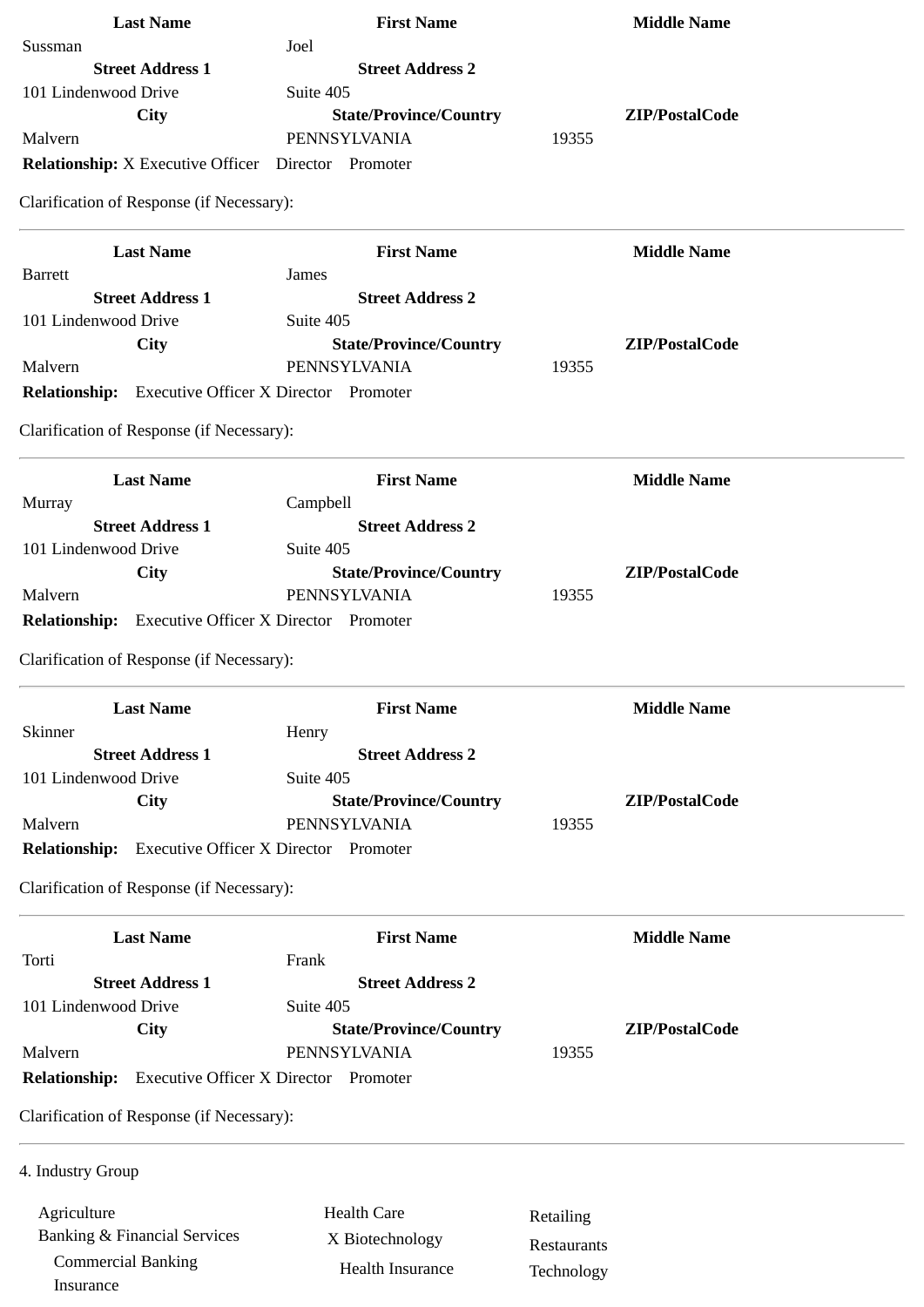| Investing                                                  |                | Hospitals & Physicians     | Computers                 |
|------------------------------------------------------------|----------------|----------------------------|---------------------------|
| <b>Investment Banking</b>                                  |                | Pharmaceuticals            | Telecommunications        |
| Pooled Investment Fund                                     |                | Other Health Care          | Other Technology          |
| Is the issuer registered as<br>an investment company under |                | Manufacturing              | Travel                    |
| the Investment Company                                     |                | Real Estate                | Airlines & Airports       |
| Act of 1940?                                               |                | Commercial                 | Lodging & Conventions     |
| Yes                                                        | N <sub>0</sub> | Construction               | Tourism & Travel Services |
| Other Banking & Financial Services                         |                | <b>REITS &amp; Finance</b> | Other Travel              |
| <b>Business Services</b>                                   |                | Residential                | Other                     |
| Energy<br>Coal Mining                                      |                | Other Real Estate          |                           |
| Electric Utilities                                         |                |                            |                           |
|                                                            |                |                            |                           |
| <b>Energy Conservation</b>                                 |                |                            |                           |
| <b>Environmental Services</b>                              |                |                            |                           |
| Oil & Gas                                                  |                |                            |                           |
| <b>Other Energy</b>                                        |                |                            |                           |

5. Issuer Size

| <b>Revenue Range</b>             | <b>OR</b> | <b>Aggregate Net Asset Value Range</b> |
|----------------------------------|-----------|----------------------------------------|
| No Revenues                      |           | No Aggregate Net Asset Value           |
| $$1 - $1,000,000$                |           | $$1 - $5,000,000$                      |
| $$1,000,001 - $5,000,000$        |           | \$5,000,001 - \$25,000,000             |
| $$5,000,001 -$<br>\$25,000,000   |           | \$25,000,001 - \$50,000,000            |
| $$25,000,001 -$<br>\$100,000,000 |           | \$50,000,001 - \$100,000,000           |
| Over \$100,000,000               |           | Over \$100,000,000                     |
| X Decline to Disclose            |           | Decline to Disclose                    |
| Not Applicable                   |           | Not Applicable                         |
|                                  |           |                                        |

6. Federal Exemption(s) and Exclusion(s) Claimed (select all that apply)

|                                                   | Investment Company Act Section 3(c) |                    |  |
|---------------------------------------------------|-------------------------------------|--------------------|--|
| Rule $504(b)(1)$ (not (i), (ii) or (iii))         | Section $3(c)(1)$                   | Section $3(c)(9)$  |  |
| Rule 504 (b) $(1)(i)$                             | Section $3(c)(2)$                   | Section $3(c)(10)$ |  |
| Rule 504 (b) $(1)(ii)$<br>Rule 504 (b) $(1)(iii)$ | Section $3(c)(3)$                   | Section $3(c)(11)$ |  |
| Rule 505                                          | Section $3(c)(4)$                   | Section $3(c)(12)$ |  |
| X Rule 506(b)                                     | Section $3(c)(5)$                   | Section $3(c)(13)$ |  |
| Rule $506(c)$                                     | Section $3(c)(6)$                   | Section $3(c)(14)$ |  |
| Securities Act Section 4(a)(5)                    | Section $3(c)(7)$                   |                    |  |

- 7. Type of Filing
- X New Notice Date of First Sale 2014-07-28 First Sale Yet to Occur Amendment
- 8. Duration of Offering

Does the Issuer intend this offering to last more than one year? Yes X No

9. Type(s) of Securities Offered (select all that apply)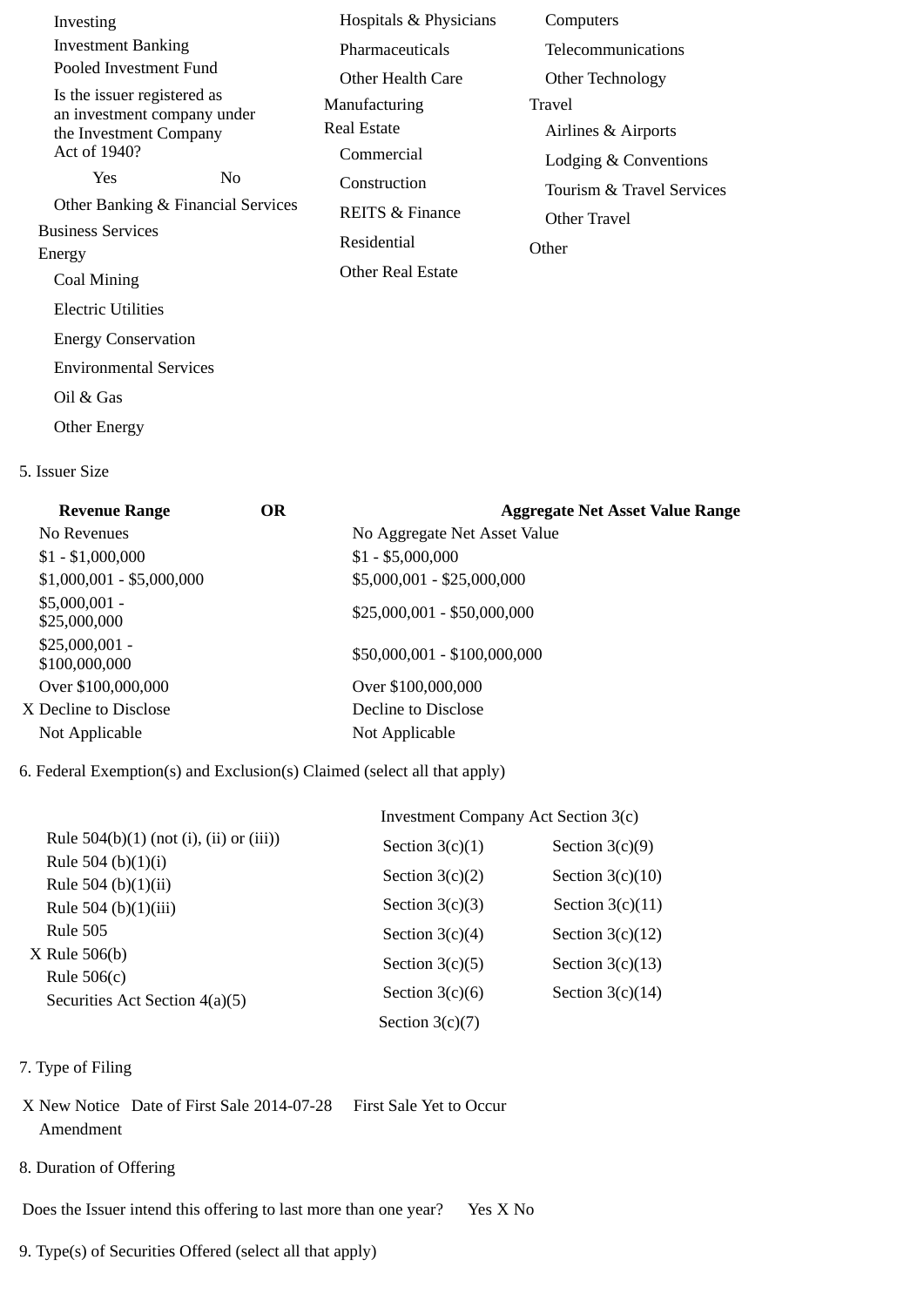| Security to be Acquired Upon Exercise of Option, Warrant or<br>Other (describe)<br>Other Right to Acquire Security<br>10. Business Combination Transaction<br>Is this offering being made in connection with a business combination transaction, such as<br>Yes X No<br>a merger, acquisition or exchange offer?<br>Clarification of Response (if Necessary):<br>11. Minimum Investment<br>Minimum investment accepted from any outside investor \$25,000 USD |  |
|---------------------------------------------------------------------------------------------------------------------------------------------------------------------------------------------------------------------------------------------------------------------------------------------------------------------------------------------------------------------------------------------------------------------------------------------------------------|--|
|                                                                                                                                                                                                                                                                                                                                                                                                                                                               |  |
|                                                                                                                                                                                                                                                                                                                                                                                                                                                               |  |
|                                                                                                                                                                                                                                                                                                                                                                                                                                                               |  |
|                                                                                                                                                                                                                                                                                                                                                                                                                                                               |  |
|                                                                                                                                                                                                                                                                                                                                                                                                                                                               |  |
|                                                                                                                                                                                                                                                                                                                                                                                                                                                               |  |
| 12. Sales Compensation                                                                                                                                                                                                                                                                                                                                                                                                                                        |  |
| Recipient<br>Recipient CRD Number X None                                                                                                                                                                                                                                                                                                                                                                                                                      |  |
| (Associated) Broker or Dealer CRD Number X None<br>(Associated) Broker or Dealer X None                                                                                                                                                                                                                                                                                                                                                                       |  |
| <b>Street Address 1</b><br><b>Street Address 2</b>                                                                                                                                                                                                                                                                                                                                                                                                            |  |
| ZIP/Postal Code<br>State/Province/Country<br>City                                                                                                                                                                                                                                                                                                                                                                                                             |  |
| State(s) of Solicitation (select all that apply)<br><b>All States</b><br>Foreign/non-US<br>Check "All States" or check individual States                                                                                                                                                                                                                                                                                                                      |  |
| 13. Offering and Sales Amounts                                                                                                                                                                                                                                                                                                                                                                                                                                |  |
| <b>Total Offering Amount</b><br>\$9,480,000 USD or<br>Indefinite                                                                                                                                                                                                                                                                                                                                                                                              |  |
| <b>Total Amount Sold</b><br>\$4,740,000 USD                                                                                                                                                                                                                                                                                                                                                                                                                   |  |
| Total Remaining to be Sold \$4,740,000 USD or<br>Indefinite                                                                                                                                                                                                                                                                                                                                                                                                   |  |
| Clarification of Response (if Necessary):                                                                                                                                                                                                                                                                                                                                                                                                                     |  |
| 14. Investors                                                                                                                                                                                                                                                                                                                                                                                                                                                 |  |
| Select if securities in the offering have been or may be sold to persons who do not qualify as accredited<br>investors, and enter the number of such non-accredited investors who already have invested in the offering.<br>Regardless of whether securities in the offering have been or may be sold to persons who do not qualify as<br>accredited investors, enter the total number of investors who already have invested in the offering:                |  |

15. Sales Commissions & Finder's Fees Expenses

Provide separately the amounts of sales commissions and finders fees expenses, if any. If the amount of an expenditure is not known, provide an estimate and check the box next to the amount.

| <b>Sales Commissions</b> | \$0 USD Estimate |
|--------------------------|------------------|
| Finders' Fees            | \$0 USD Estimate |

Clarification of Response (if Necessary):

16. Use of Proceeds

Provide the amount of the gross proceeds of the offering that has been or is proposed to be used for payments to any of the persons required to be named as executive officers, directors or promoters in response to Item 3 above. If the amount is unknown, provide an estimate and check the box next to the amount.

\$850,000 USD Estimate

Clarification of Response (if Necessary):

The amount listed above represents estimated compensation due to the company's executive officers.